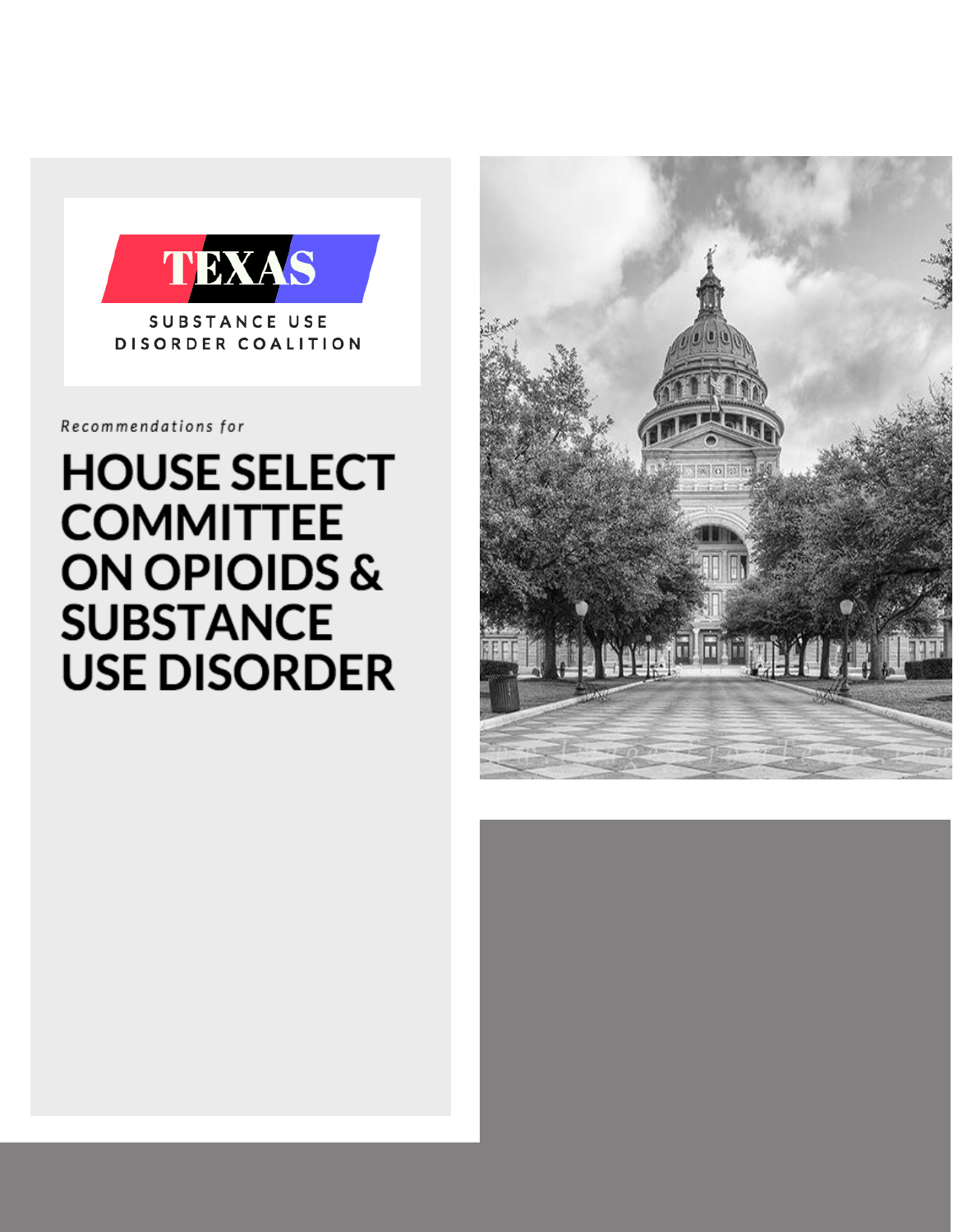# **Substance Use Disorders: An Introduction**

Substance use disorder is a *chronic illness affecting nearly one in ten Texans*. 1 While many people may use alcohol and drugs at some point in their lives, some will get addicted due to a variety of complex biological, behavioral, and environmental factors. With adequate treatment and support, substance use disorder is manageable, and recovery is possible, with relapse rates comparable to other chronic diseases such as diabetes, asthma, and hypertension. $<sup>2</sup>$ </sup>

Substance use disorders, when not addressed, have devastating impacts on families and communities and are responsible for enormous costsin the state budget related to health care, public safety, criminal justice, homelessness, domestic violence, foster care, and social welfare programs. Unfortunately, very little funding is spent on substance use services and prevention. **In Texas,** *less than \$1 out of every \$1,000* **of general revenue spending goes to substance use agencies (the national average is over \$4 per \$1,000).<sup>3</sup>**

Historically, systems addressing substance use disorder have treated it based on an acute care model, with active but short-term treatment. But, as we have gained understanding of the features of substance use disorders, there has been greater realization that such disorders should be *insured,*  treated, and evaluated like other chronic illnesses.<sup>7</sup> It is imperative that the Texas Legislature act to address the severe shortage of treatment and recovery services available in communities throughout the state.

Opioid use disorder especially is a public health crisis affecting our social and economic welfare. Opioid overdoses kill 115 Americans every day and cost the U.S. economy over \$504 billion a year. $8$  There are indicators that the opioid epidemic is accelerating here in Texas. Drug overdose deaths rose by over 7% in 2016, many due to opioids, <sup>9</sup> and four rural Texas cities (Texarkana, Amarillo, Odessa, and Longview) are among the top 25 in the country for prescription opioid abuse rates. <sup>10</sup> Health care costs related to opioids reached almost \$2 billion in Texas in 2014.<sup>11</sup>

*Substance use disorder: Long-term substance misuse has been shown to cause structural and functional changes in the brain.<sup>4</sup> A substance use disorder is diagnosed when the recurrent use of alcohol and/or other drugs, including opioids, causes clinically and functionally significant impairment, such as health problems, disability, and failure to meet responsibilities at work, school, or home.<sup>5</sup>*

*Opioid use disorder: A subset of substance use disorder. Includes misuse of prescription pain relievers as well as illicit use of heroin or synthetic opioids like Fentanyl.*

*Recovery from substance use disorders and/or mental disorders: A process of change through which individuals improve their health and wellness, live a self-directed life, and strive to reach their full potential.<sup>6</sup>*

Given the widespread challenges related to drug abuse, *there is no single solution* to address the opioid epidemic or substance use disorders as a whole; any state strategy must be multi-dimensional. Experts recommend a public health approach focused on both preventing and treating substance use disorders, as well as supporting efforts to reduce the supply chain. Increasing prevention measures, improving access to treatment, and ensuring appropriate recovery supports will benefit all Texans.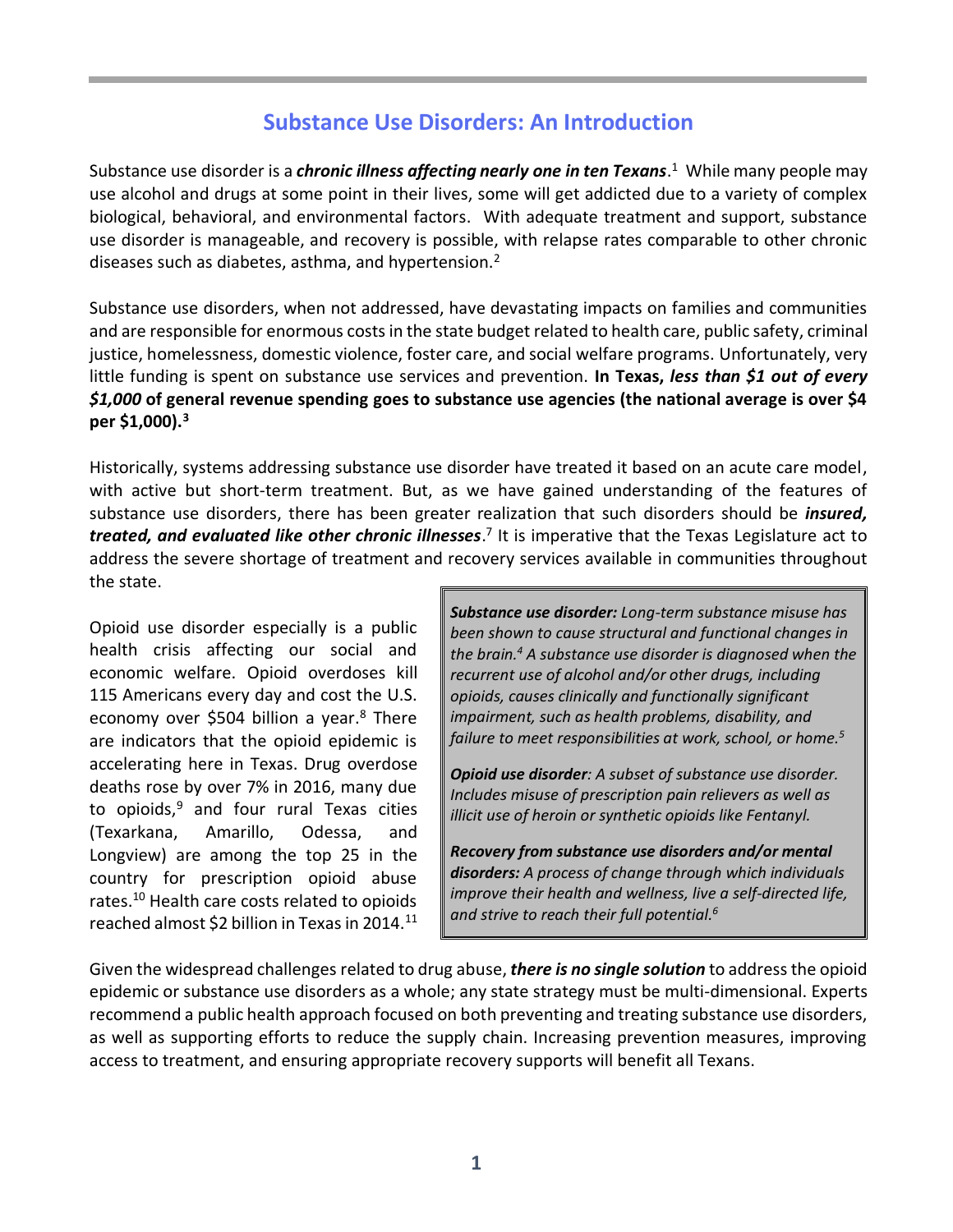# **Recommendations**

## **Increase Access to Alcohol and Drug Prevention Programs & Related Strategies**

One of the most effective, economical ways to reduce the burden of substance use disorder is to prevent it from occurring in the first place. More than 90% of adults with substance use disorders started using before the age of 18 – and half of them began before age 15.<sup>12</sup> *Forty-seven percent of those who begin drinking before the age of 14 later develop alcohol dependence*, compared with only 9% of those who wait until they are 21 or older to start.<sup>13</sup>

The Texas Health and Human Services Commission (HHSC) contracts with about 200 school- and community-based programs to prevent the use and consequences of alcohol and other drugs among Texas youth and families.<sup>14</sup> These programs save money<sup>15</sup> but only reach about half of the school districts in Texas.<sup>16</sup> To bolster substance use prevention, the Legislature should:

- Establish additional evidence-based prevention programs so they can be available to every Texas youth, school district, community, and county. Effective prevention programs help youth build skills to process their emotions, cope with stress in healthy ways, and make healthy decisions. These programs also offer tiers of prevention based on the degree of identified risk. Additionally, these programs improve academic performance and reduce other issues like bullying, depression, and violence.<sup>17</sup>
- Further develop community services aimed at addressing identified local needs, including Community Coalitions and Prevention Resource Centers.

## **Keep Families Together**

About 43% of child abuse/neglect investigations and 66% of child removals in Texas stem from concerns about caregiver substance use, including alcohol.<sup>18</sup> In fiscal year 2017, 52% of child fatalities caused by abuse or neglect included a caregiver actively using and/or under the influence of a substance that affected his or her ability to care for the child.<sup>19</sup>

Also tragically, Texas still faces a high rate of maternal mortality, with drug overdose as the top cause of maternal death during pregnancy and up to one year postpartum.<sup>20</sup> Since the vast majority of overdoses and suicides occur more than 60 days postpartum, $^{21}$  prevention and health interventions throughout the year following the birth of a baby are critical for reducing maternal deaths. Punitive measures that criminalize or stigmatize women with substance use disorders are counterproductive and deter them from prenatal and other health care vital for both themselves and their babies. Instead, the Legislature should:

- Increase investment in family-specialized substance use treatment programs that allow parents and children to stay together.
- Leverage opportunities in the Family First Prevention Services Act to engage parents in treatment and prevent children from entering foster care.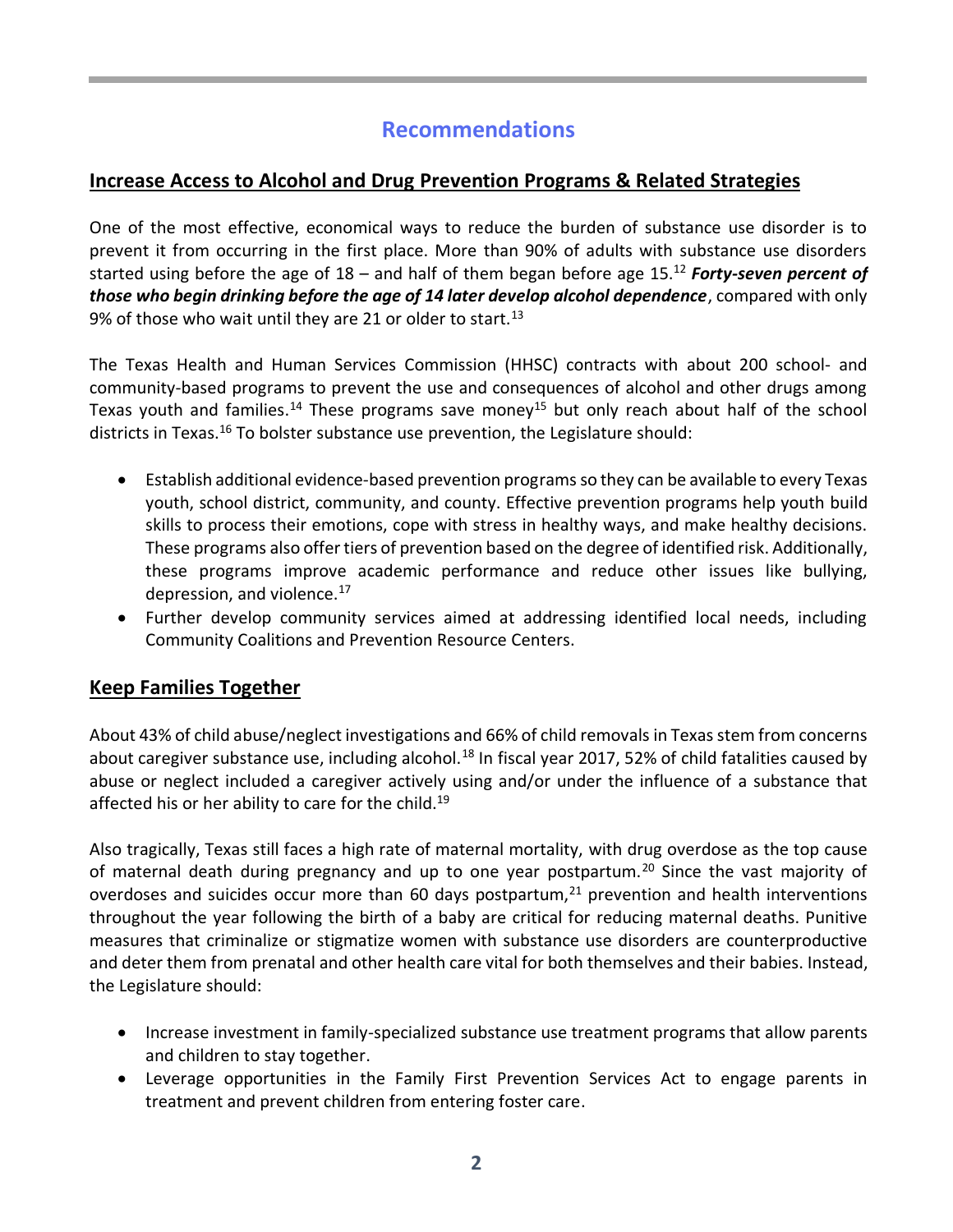• Improve training for primary care providers, pediatric providers, caseworkers, judges, and attorneys to increase their knowledge around substance use disorders, maternal mortality, and referrals to Outreach, Screening, Assessment, and Referral Centers as an entry point to treatment and recovery.

## **Expand Access to Appropriate Treatment Services and Community Recovery Supports**

The foundation of an effective public health approach is ready access to appropriate treatment and recovery supports. In Texas, substance use treatment services are funded through a variety of sources, including health insurance, self-pay, the federal Substance Abuse Prevention and Treatment Block Grant, state general revenue, Medicaid (if applicable), and federal funds through 1115 waiver projects designed to increase access to substance use treatment. Federal block grant funding accounts for 76% of total HHSC funding for substance use prevention, intervention, and treatment – while only 24% comes from state general revenue.<sup>22</sup>

New efforts help provide additional funds to address substance use. Texas received \$27 million in federal funds for 2018 for the Texas Targeted Opioid Response project, which is used for prevention, training, treatment, and recovery support services. Even with this infusion of funding, resources and provider capacity for substance use services lag behind the reported need.

*Only 5.8% of low-income Texas adults with a substance use disorder (and only 8% of low-income Texas youth aged 12-17)<sup>23</sup> receive services through a community-based treatment provider.*<sup>24</sup> According to HHSC data, low-income youth and adults with a substance use disorder must wait more than two weeks for intensive residential treatment, four weeks for outpatient treatment, and almost five weeks for Medication-Assisted Treatment (MAT).<sup>25</sup> The high number of uninsured individuals in Texas (4.5 million, or 16.6% of Texans) further contributes to a system that is stretched too thin.<sup>26</sup>

The full service array needed to combat substance use disorders – including outpatient, detox, residential, MAT, and recovery supports – is simply not available in all regions of Texas. Additionally, recovery support services are not widely accessible or integrated into the safety-net service delivery system. The Legislature should:

- Strengthen provider capacity and provide ongoing resources and support to implement best practices like MAT, along with recovery support to promote Medication-Assisted Recovery.
- Increase access to substance use disorder screening, referral, and treatment including by primary care physicians – as well as recovery services by expanding safety net service capacity and regional availability.
- Expand the availability of community recovery supports, including recovery housing and recovery community centers, and improve coordination of recovery support and clinical approaches within a recovery-oriented system of care. This can be accomplished through education, training, technical assistance, and appropriate clinical and non-clinical supervision.
- Increase the availability of Recovery Community Organizations, especially in small metropolitan and rural communities where there are fewer resources.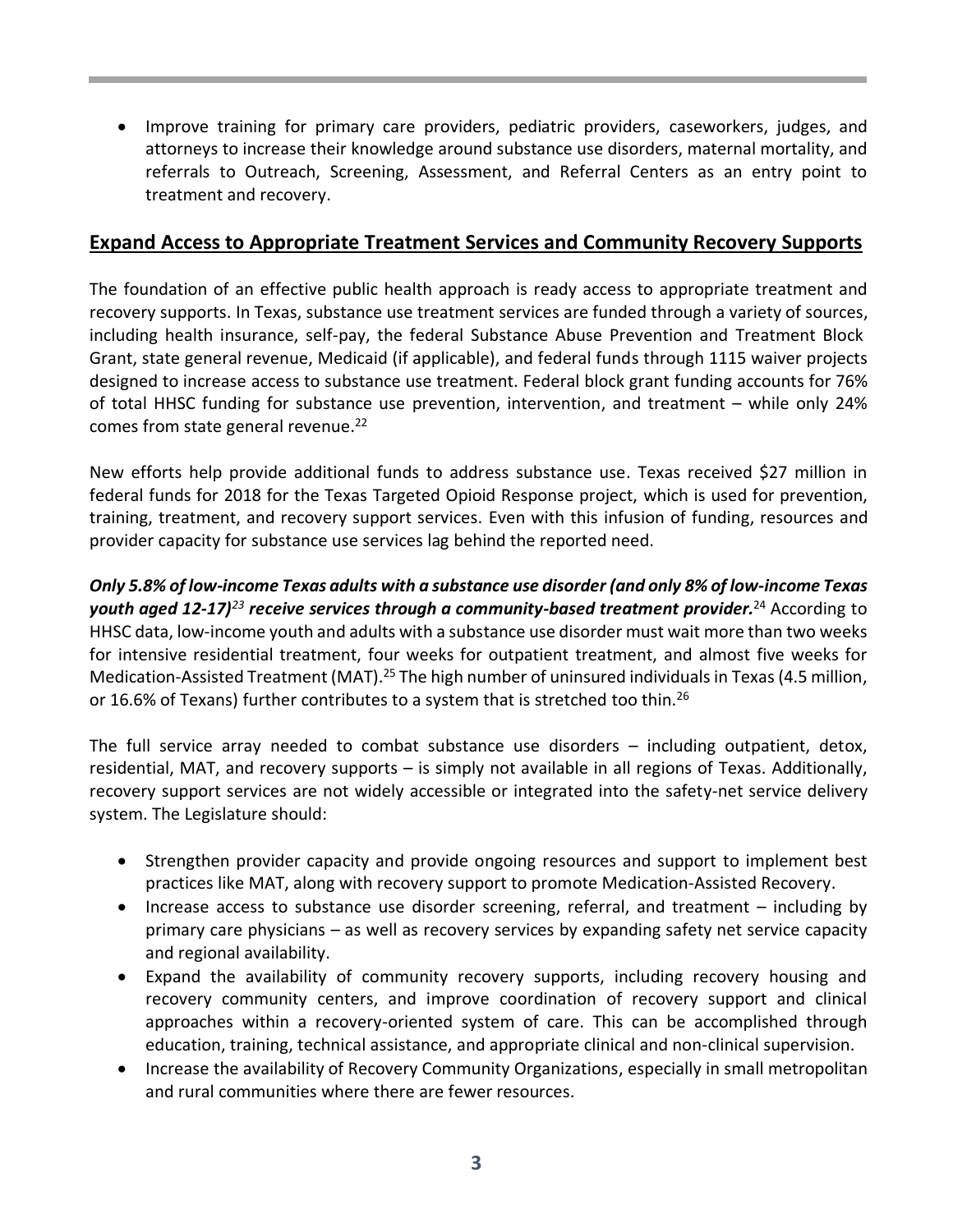## **Expand Access to Treatment for Co-Occurring Conditions**

At least 33% of adults and 25% of youth with a substance use disorder in Texas also have a mental health condition(s).<sup>27</sup> Although effective treatment requires an integrated approach, research shows that only 18% of substance use treatment providers and 9% of mental health treatment providers nationwide have the capacity to treat both concurrently.<sup>28</sup> Many Texas providers have cooperative arrangements to meet the needs of certain target populations, but geography and program restrictions limit the range of co-occurring treatment provided. In order to better meet the needs of those with co-occurring mental health and substance use conditions, the Legislature should:

- Increase the capacity of mental health systems to identify, treat, or provide referrals for people with a substance use disorder.
- Increase the capacity of substance use systems to identify, treat, or refer individuals for mental health services.
- Promote and support improved integration of mental health and substance use services (e.g., increase capacity within Co-Occurring Psychiatric and Substance Use Disorder services).

## **Improve Treatment Approaches to Prevent or Reduce Justice System Involvement**

Most people incarcerated for drug possession in Texas will be re-arrested within three years.<sup>29</sup> Also problematic, county jails are simply not equipped to provide detox services, leading to an alarming number of in-custody deaths in county jails related to unsupervised withdrawal from drugs or alcohol.<sup>30</sup>

Diverting people charged with drug possession from jail and prison and into community services is essential to addressing substance use disorders and lowers recidivism rates by 30 to 50%.<sup>31</sup> Yet most people are not diverted and instead serve time in jail, state jail, and prison.<sup>32</sup> Expanding diversion options will save county and state dollars but require improved treatment capacity. To alleviate pressure on our jails and improve outcomes, the Legislature should:

- Improve local capacity to serve Texans with substance use disorder in the community, rather than in jail, by allocating commitment reduction funding, which can provide counties with resources to augment treatment capacity to support jail/prison diversion initiatives.<sup>33</sup>
- Support developmentally appropriate interventions for young adults with a substance use disorder by diverting them from jail into a community-based program structured to address their unique needs, and reduce recidivism and the likelihood of long-term substance use. Institutional confinement has little effect on – and may even increase – recidivism among young adults. Instead, changes in a young person's social environment and access to services are both strongly correlated with improved health and drops in recidivism.<sup>34</sup>
- Create a graduated sentencing structure for possession-related offenses. Decreasing the offense level on a person's first "possession of a controlled substance" charge will save the state money that can instead provide for incentive funding to counties, and it will improve opportunities for expunction and non-disclosure for justice system-involved individuals with a substance use disorder.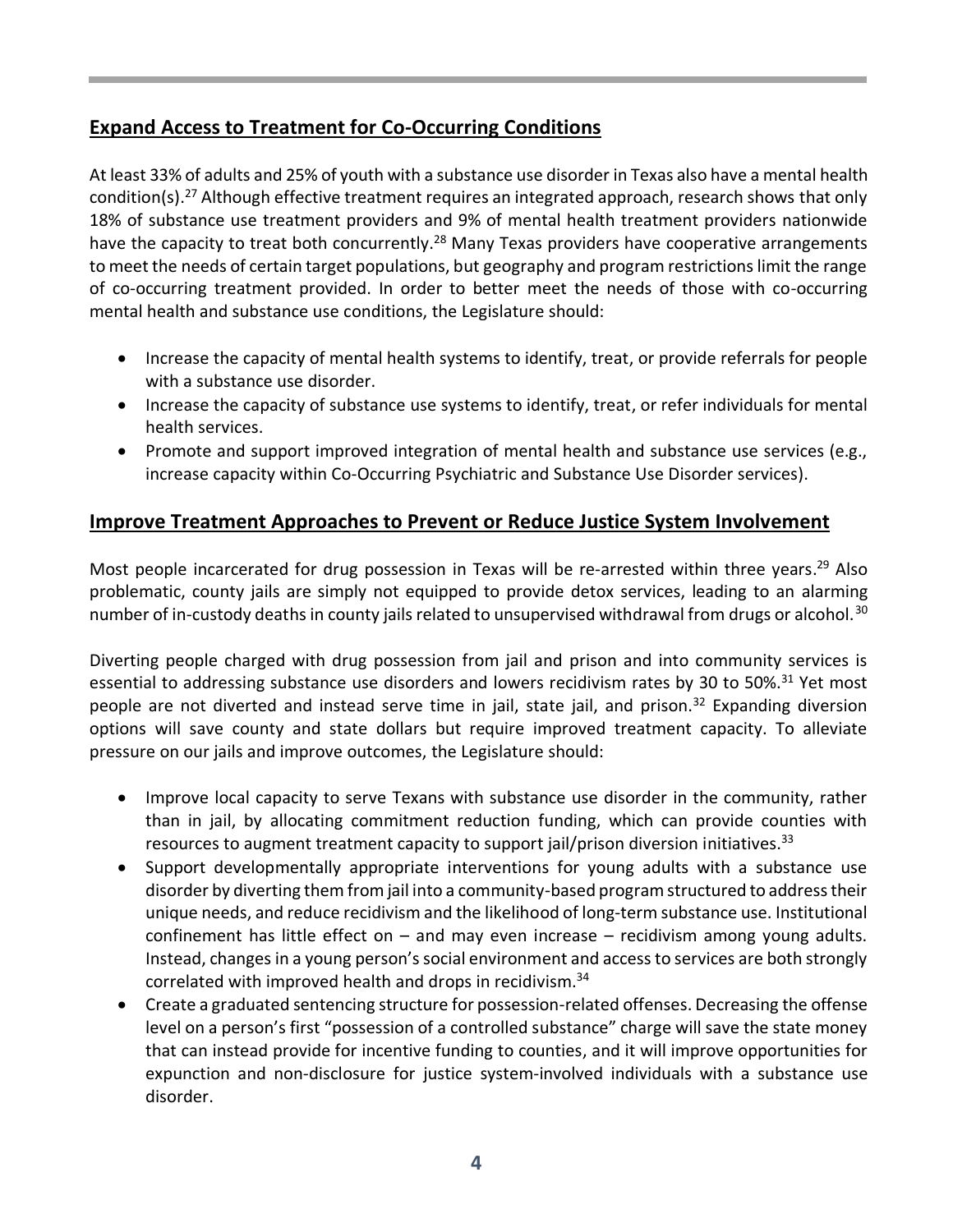## **Improve Public Health and Safety Through Targeted Treatment Investments**

Real public safety in the community is achieved by addressing the health and welfare of its members. How a community responds to illicit drug use is a remarkable indicator of its commitment to safety. Communities that respond with harsh criminal consequences are doomed to experience the worst ravages of drug use, whereas those that respond by ensuring access to treatment and community recovery supports will see declines in drug use and related crime. A public health approach to drug use requires local leaders and treatment providers to do the following:

- Invest in the treatment infrastructure to ensure that people in need of detox services have immediate access, and increase overall treatment bed availability for people with substance use disorder and co-occurring substance use disorder and mental illness.
- Improve access to MAT and needle exchange, create an outreach network to inform treatment providers and people in need of substance use services about the availability of services, and train medical personnel, social service providers, and first responders on service availability and motivational interviewing.
- Improve recovery-oriented community supports to increase the availability of peer recovery coaches; identify gaps in recovery housing; and increase access to aftercare strategies.
- Reorient law enforcement, judges, prosecutors, and probation officers towards communitybased diversion, in which people are referred to services instead of going to jail.

# **Texas Substance Use Disorder Coalition Members**

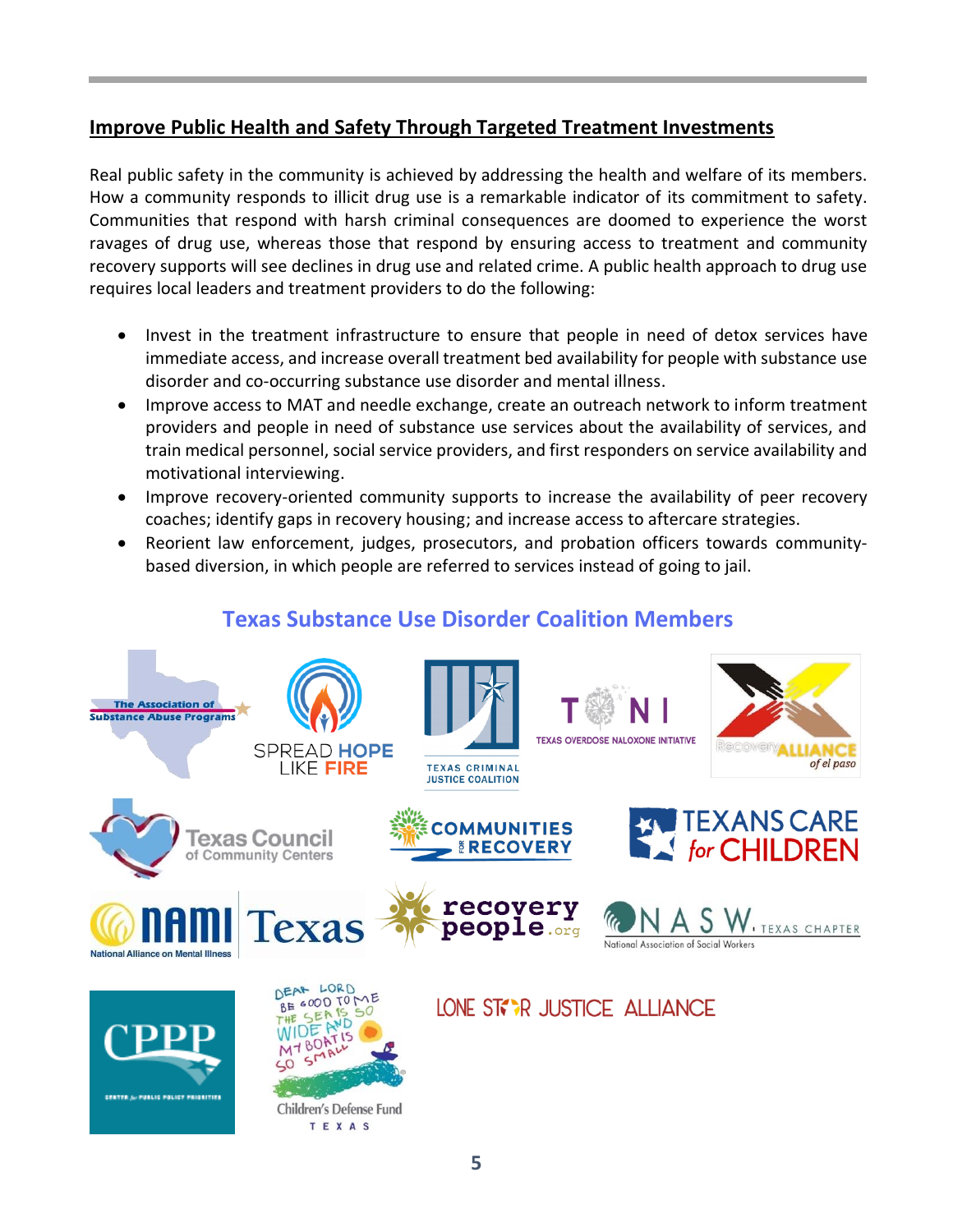# **Contact Information for Specific Topics Related to Substance Use Disorders**

## **Alcohol and Drug Prevention** – Youth and adults

• Cynthia Humphrey, Executive Director, Association of Substance Abuse Programs, [chumphrey@asaptexas.org](mailto:chumphrey@asaptexas.org)

#### **Keeping Families Together** – Child wellbeing, maternal health, and parental substance use

- Adriana Kohler, Senior Health Policy Associate, Texans Care for Children, [akohler@txchildren.org](mailto:akohler@txchildren.org)
- Will Francis, Government Relations Director, National Association of Social Workers/Texas Chapter, [wfrancis.naswtx@socialworkers.org](mailto:wfrancis.naswtx@socialworkers.org)

## **Access to Treatment Services and Community Recovery Supports**

- Cynthia Humphrey, Executive Director, Association of Substance Abuse Programs, [chumphrey@asaptexas.org](mailto:chumphrey@asaptexas.org)
- Adriana Kohler, Senior Health Policy Associate, Texans Care for Children, [akohler@txchildren.org](mailto:akohler@txchildren.org)
- Community Recovery Supports
	- o Reggie Smith, Policy Analyst, Texas Criminal Justice Coalition, [rsmith@texascjc.org](mailto:rsmith@texascjc.org)
	- o Ben Bass, Executive Director, Recovery Alliance of El Paso, [bbass@recoveryalliance.net](mailto:bbass@recoveryalliance.net)
	- o Jason Howell, Recovery People, [jason.howell@recoverypeople.org](mailto:jason.howell@recoverypeople.org)
	- o Carl Hunter, Peer Policy Fellow, Recovery People, [carl.hunter@recoverypeople.org](mailto:carl.hunter@recoverypeople.org)
	- o Kimber Falkinburg, Founder and Executive Director, Spread Hope Like Fire, [kimber@spreadhopelikefire.com](mailto:kimber@spreadhopelikefire.com)
	- o Robin Peyson, Executive Director, Communities for Recovery, [rpeyson@cforr.org](mailto:rpeyson@cforr.org)

## **Treatment for Co-Occurring Conditions**

- Greg Hansch, Public Policy Director, National Alliance on Mental Illness Texas, [publicpolicy.director@namitexas.org](mailto:publicpolicy.director@namitexas.org)
- Cynthia Humphrey, Executive Director, Association of Substance Abuse Programs, [chumphrey@asaptexas.org](mailto:chumphrey@asaptexas.org)

## **Treatment Approaches to Prevent or Reduce Justice System Involvement**

- Doug Smith, Senior Policy Analyst, Texas Criminal Justice Coalition, [dsmith@texascjc.org](mailto:dsmith@texascjc.org)
- Reggie Smith, Policy Analyst, Texas Criminal Justice Coalition, [rsmith@texascjc.org](mailto:rsmith@texascjc.org)
- Alycia Welch, Director of Policy and Planning, Lone Star Justice Alliance, [awelch@lsja.org](mailto:awelch@lsja.org)

## **Public Health and Safety**

- Mark Kinzly, Streetologist and HEP C Patient Navigator, Austin Harm Reduction Coalition, Texas Overdose Naloxone Initiative, [markkinzly022@gmail.com](mailto:markkinzly022@gmail.com)
- Charles Thibodeaux, Texas Overdose Naloxone Initiative, [cmego46@sbcglobal.net](mailto:cmego46@sbcglobal.net)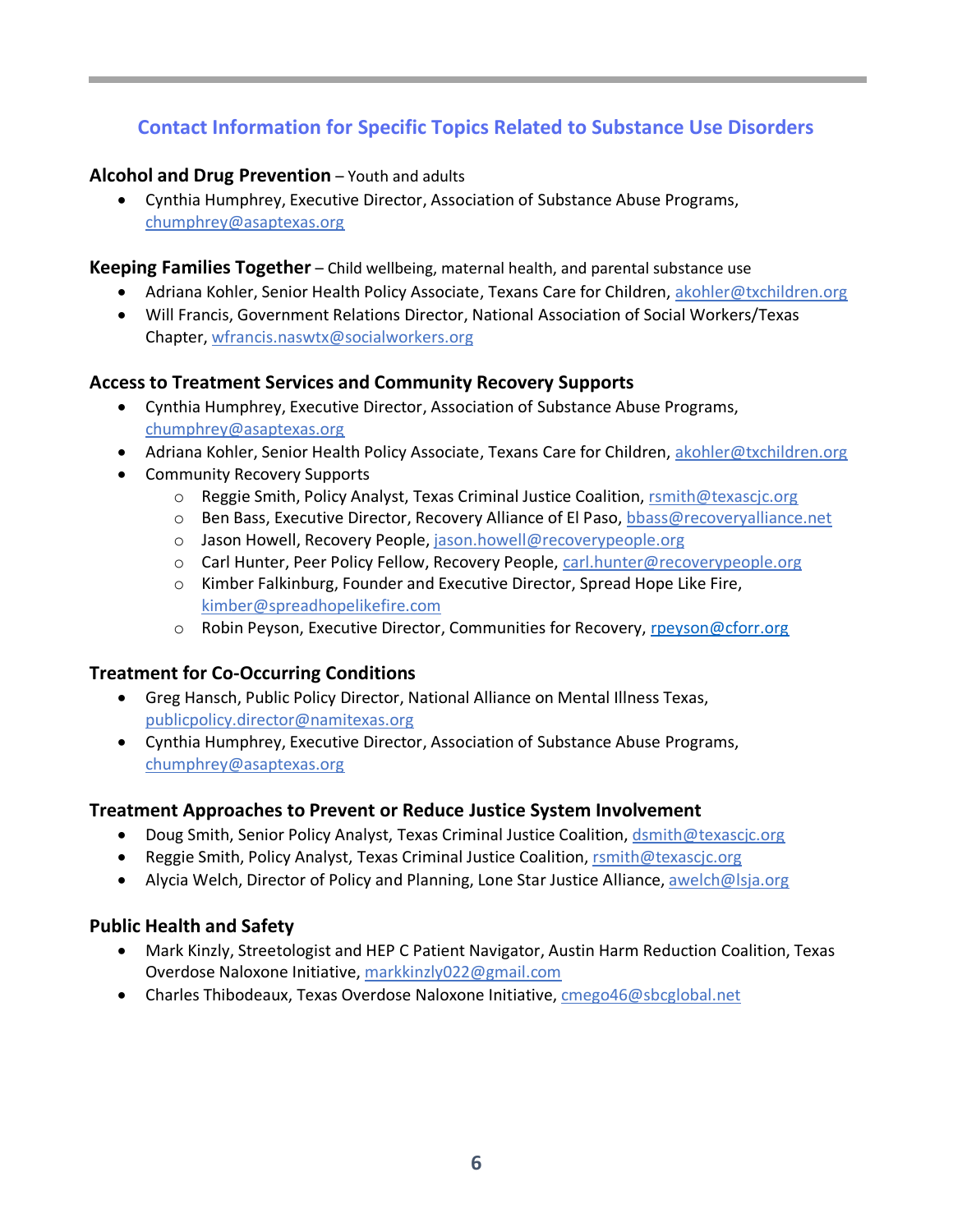#### **Citations**

<sup>1</sup> Substance Abuse and Mental Health Services Administration, "2015 – 2016 NSDUH State Estimates of Substance Use and Mental Disorders," Dec. 2017. [https://www.samhsa.gov/data/population-data-nsduh/reports.](https://www.samhsa.gov/data/population-data-nsduh/reports)

**<sup>2</sup>** National Institute on Drug Abuse, "Principles of Drug Addiction Treatment: A Research-Based Guide (Third Edition)," Jan. 2018, Retrieved from [https://www.drugabuse.gov/publications/principles-drug-addiction-treatment-research-based](https://www.drugabuse.gov/publications/principles-drug-addiction-treatment-research-based-guide-third-edition)[guide-third-edition.](https://www.drugabuse.gov/publications/principles-drug-addiction-treatment-research-based-guide-third-edition)

<sup>3</sup> The Council of State Governments, "Substance Abuse in the States: Treatment," Oct. 2017,

[http://knowledgecenter.csg.org/kc/content/drug-abuse-states-treatment.](http://knowledgecenter.csg.org/kc/content/drug-abuse-states-treatment)

<sup>4</sup> National Institute on Drug Abuse (NIDA), "Drugs, Brains, and Behavior: The Science of Addiction,"

[https://www.drugabuse.gov/publications/drugs-brains-behavior-science-addiction/drugs-brain.](https://www.drugabuse.gov/publications/drugs-brains-behavior-science-addiction/drugs-brain) 

<sup>5</sup> Substance Abuse and Mental Health Services Administration, "Substance Abuse Disorders,"

[https://www.samhsa.gov/disorders/substance-use.](https://www.samhsa.gov/disorders/substance-use)

<sup>6</sup> Substance Abuse and Mental Health Services Administration, "SAMHSA's Working Definition of Recovery Updated," Mar. 2012, [https://blog.samhsa.gov/2012/03/23/defintion-of-recovery-updated/#.Wvx7u4gvzcs.](https://blog.samhsa.gov/2012/03/23/defintion-of-recovery-updated/#.Wvx7u4gvzcs)

<sup>7</sup> McLellen, et al., "Drug Dependence, a Chronic Medical Illness: Implications for Treatment, Insurance, and Outcomes Evaluation," JAMA. Oct. 2000.

<sup>8</sup> The Council of Economic Advisors, "The Underestimated Cost of the Opioid Crisis," November 2017.

<sup>9</sup> Centers for Disease Control and Prevention, "Drug Overdose Death Data (2015 to 2016),"

[https://www.cdc.gov/drugoverdose/data/statedeaths.html.](https://www.cdc.gov/drugoverdose/data/statedeaths.html) 

<sup>10</sup> Castlight Health Report, "The Opioid Crisis in America's Workforce," 2016, [http://archive.castlighthealth.com/typ/the](http://archive.castlighthealth.com/typ/the-opioid-crisis/)[opioid-crisis/.](http://archive.castlighthealth.com/typ/the-opioid-crisis/) 

<sup>11</sup> Matrix Global Advisors, "Health Care Costs from Opioid Abuse," 2015, [https://drugfree.org/wp](https://drugfree.org/wp-content/uploads/2015/04/Matrix_OpioidAbuse_040415.pdf)[content/uploads/2015/04/Matrix\\_OpioidAbuse\\_040415.pdf.](https://drugfree.org/wp-content/uploads/2015/04/Matrix_OpioidAbuse_040415.pdf) 

<sup>12</sup> Substance Abuse and Mental Health Services Administration, "Results from the 2012 National Survey on Drug Use and Health: Summary of National Findings," p. 6 (2013). *See* Centers for Medicare and Medicaid Services and SAMHSA, Coverage of Behavioral Health Services for Youth with Substance Use Disorders, January 26, 2015,

[https://www.medicaid.gov/federal-policy-guidance/downloads/cib-01-26-2015.pdf.](https://www.medicaid.gov/federal-policy-guidance/downloads/cib-01-26-2015.pdf) 

<sup>13</sup> US Department of Health and Human Services, "Earlier Drinking Linked to Higher Lifetime Alcohol Risk," NIH News, July 2006. Hingson, Ralph W., et al, "Age at Drinking Onset and Alcohol Dependence," July 2006,

[https://jamanetwork.com/journals/jamapediatrics/fullarticle/205204.](https://jamanetwork.com/journals/jamapediatrics/fullarticle/205204)

<sup>14</sup> Of more than 1,200 school districts and open enrollment charters in the state during 2016 – 2017, about 500 school districts accessed school-based prevention programs in 2017. See HHSC, "Featured Prevention Resources,"

<https://www.dshs.texas.gov/sa/Prevention/default.shtm>. Texas Education Agency, "Enrollment in Texas Public Schools 2016-2017, [https://tea.texas.gov/acctres/enroll\\_2016-17.pdf.](https://tea.texas.gov/acctres/enroll_2016-17.pdf)

<sup>15</sup> Miller, T. and Hendrie, D., "Substance Abuse Prevention Dollars and Cents: A Cost-Benefit Analysis," Center for Substance Abuse Prevention, Substance Abuse and Mental Health Services Administration, 2008 (finding that if effective school-based prevention programs were implemented nationwide, for every \$1 invested in substance use prevention, society would save \$13 in health, education, criminal justice, and other costs).

<sup>16</sup> See HHSC, "Featured Prevention Resources," Retrieved from [https://www.dshs.texas.gov/sa/Prevention/default.shtm.](https://www.dshs.texas.gov/sa/Prevention/default.shtm)  <sup>17</sup> Trust for America's Health. (2017). Pain in the Nation: The Drug, Alcohol and Suicide Crises and the Need for a National Resilience Strategy. [http://healthyamericans.org/assets/files/TFAH-2017-PainNationRpt-FINAL.pdf.](http://healthyamericans.org/assets/files/TFAH-2017-PainNationRpt-FINAL.pdf) 

<sup>18</sup> Texas Department of Family Protective Services. (2015). CPS Families with Substance Abuse Issues.

<sup>19</sup> Texas Department of Family and Protective Services. "Fiscal Year 2017 Child Maltreatment Fatalities and Near Fatalities Annual Report," Figure 11, Table 5, 2017.

<sup>20</sup> Texas Health and Human Services Commission. (2017). Legislative Brief: Investigating Maternal Mortality in Texas. Texas Department of State Health Services. Legislative Brief: Investigating Maternal Mortality in Texas (Sept. 2017). Available at [https://hhs.texas.gov/sites/default/files//documents/abouthhs/communications-events/meetings-events/maternal](https://hhs.texas.gov/sites/default/files/documents/abouthhs/communications-events/meetings-events/maternal-mortality-morbidity/m3tf-agenda7-170929.pdf)[mortality-morbidity/m3tf-agenda7-170929.pdf.](https://hhs.texas.gov/sites/default/files/documents/abouthhs/communications-events/meetings-events/maternal-mortality-morbidity/m3tf-agenda7-170929.pdf) 

 $21$  Ibid.

<sup>22</sup> Texas Health and Human Services Commission, "Presentation to Senate Health and Human Services Committee: Substance Use Disorder in Texas," (Mar. 22, 2018).